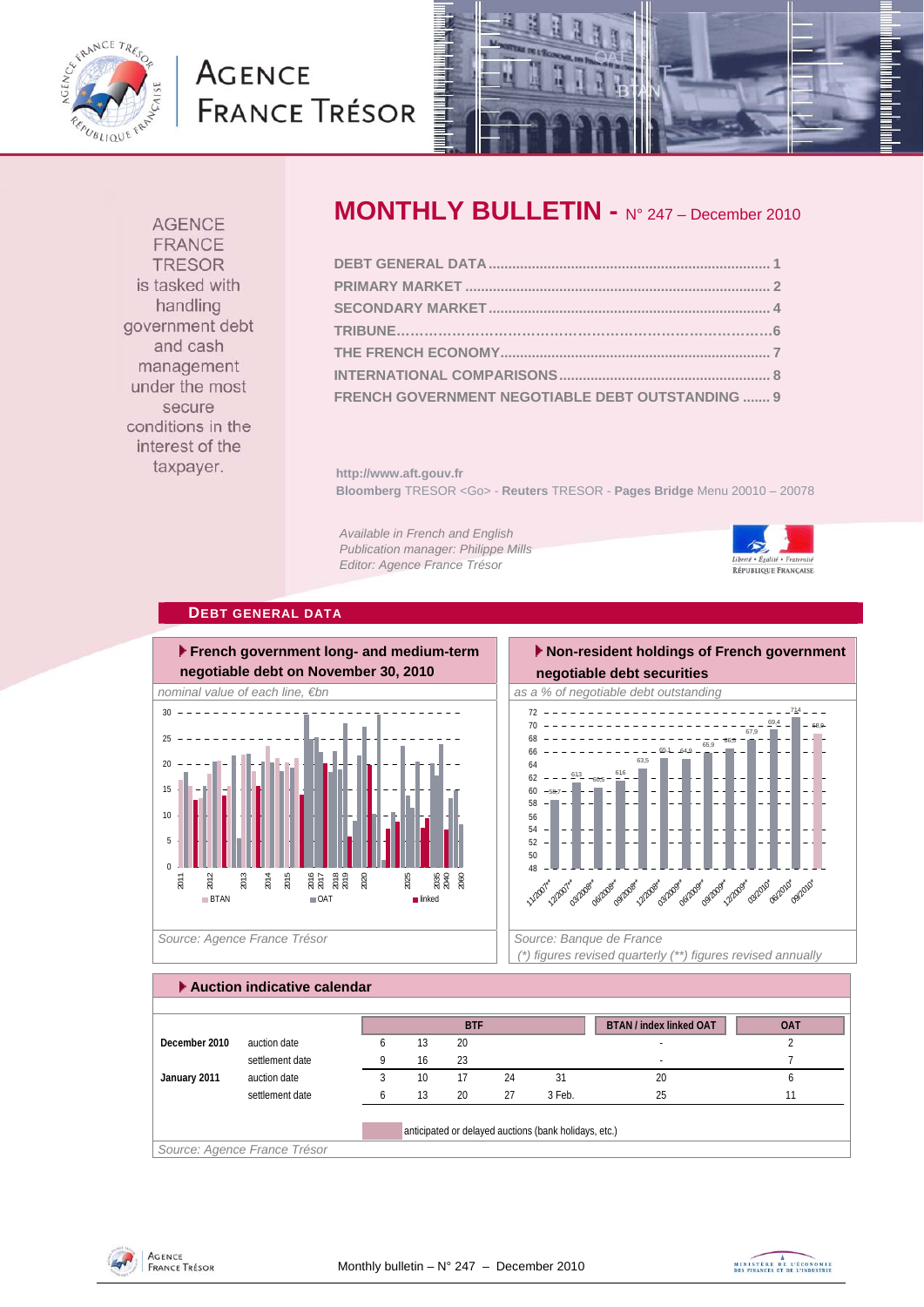## **NEWS Fungible strips, one year on**

Agence France Trésor has authorised new rules for stripping and reconstituting fixed-rate OATs since the end of 2009. The new rules for stripping OATs introduced the "fungible zero-coupon certificate", a new single certificate with no distinction between principal and interest. Stripped OATs are now divided into a set of these certificates with maturities calibrated on the cash flows from the original bond. Certificates with the same maturity are fungible. They may also be reassembled to reconstitute the original bond or a synthetic OAT made up of certificates from different OAT issues.

The new stripping rules are part of the Agence France Trésor tradition of innovation. They have given the market in OAT strips, which were introduced in 1991, new impetus. There are several signs of their success. First of all, primary dealers' trading in strips has increased substantially. The average monthly amount of OATs being stripped and reconstituted increased by 75% in one year, from approximately €1.6 billion to €2.8 billion.

The outstanding amount of stripped bonds also increased from €43.9 billion at the end of October 2009 to €45.4 billion at the end of November 2010. This increase may seem moderate, but it is actually quite large. The new rules logically led to more reconstitutions of OATs with short residual maturities. Consequently, the increase stems from more stripping of long-dated OATs, as revealed by the OAT-by-OAT statistics. For example, the outstanding amount of stripped OATs with maturities beyond 2021 increased by close to 20% from €33.6 billion to nearly €39.7 billion over the same period.

Agence France Trésor has found that the number of primary dealers trading in this market segment is also rising, for the greater benefit of investors.

#### **PRIMARY MARKET**











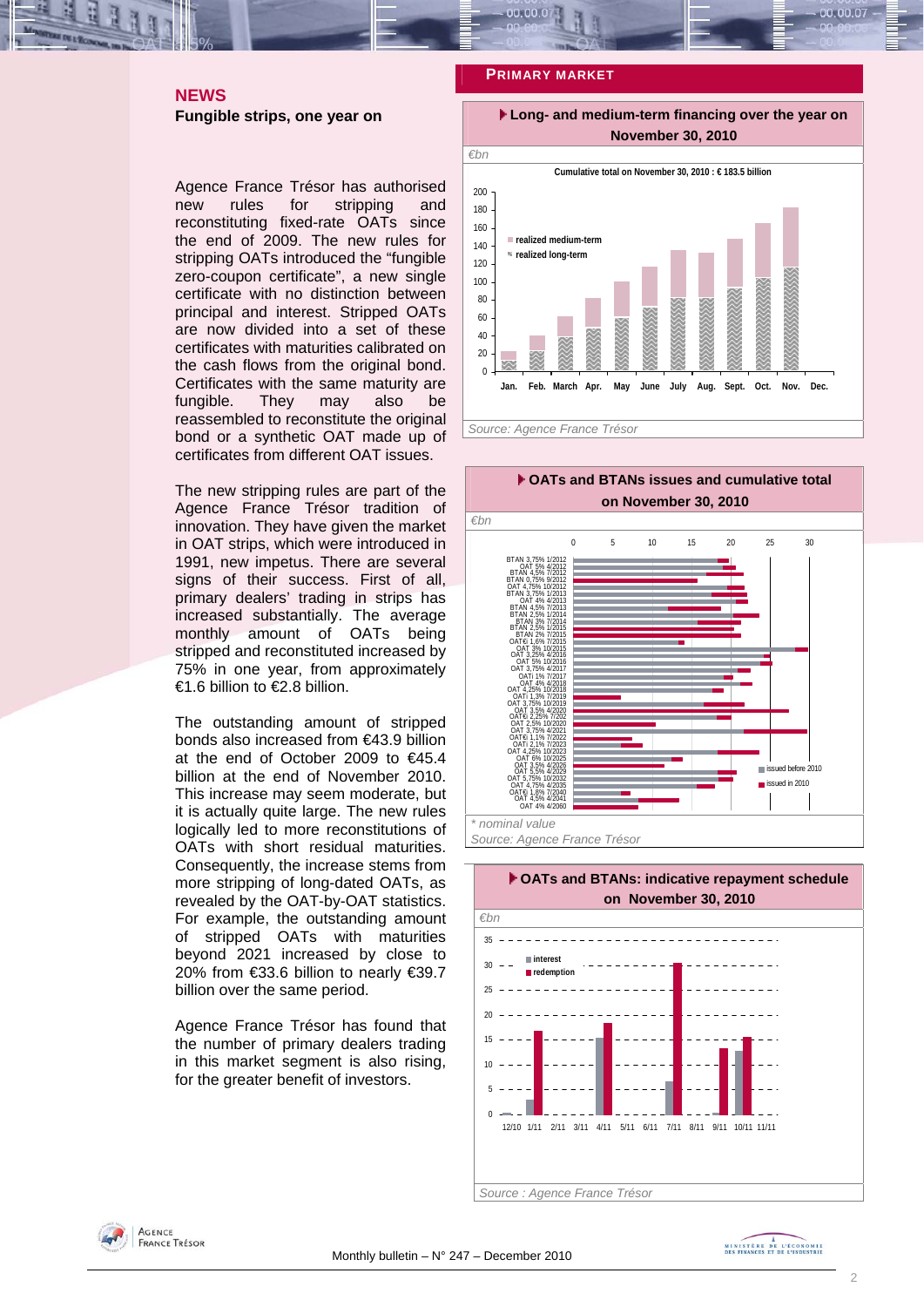

## **OAT and BTAN auctions – November 2010**

|                               | OAT 10 years | OAT 13 years        | OAT 50 years | <b>BTAN 3 years</b> | <b>BTAN 4 years</b> | <b>BTAN 5 years</b> | OAT€i 12 years | OAT€i 30 years      |
|-------------------------------|--------------|---------------------|--------------|---------------------|---------------------|---------------------|----------------|---------------------|
|                               | 10/25/2020   | 10/25/2023          | 4/25/2060    | 1/12/2013           | 7/12/2014           | 7/12/2015           | 7/25/2022      | 7/25/2040           |
|                               | 2,50%        | 4,25%               | 4,00%        | 3.75%               | 3.00%               | 2.00%               | 1.10%          | 1.80%               |
| <b>Auction date</b>           | 11/4/2010    | 11/4/2010           | 11/4/2010    | 11/18/2010          | 11/18/2010          | 11/18/2010          | 11/18/2010     | 11/18/2010          |
| Settlement date               | 11/9/2010    | 11/9/2010           | 11/9/2010    | 11/23/2010          | 11/23/2010          | 11/23/2010          | 11/23/2010     | 11/23/2010          |
| Amount announced              |              | $< 7,500 - 9,000 >$ |              |                     | $< 7,000 - 8,000 >$ |                     |                | $< 1,100 - 1,600 >$ |
| Bid amount                    | 8,735        | 3,790               | 3,500        | 5,545               | 5,115               | 7,400               | 1,626          | 0.880               |
| Amount served                 | 4,660        | 1.705               | 2,475        | 2,470               | 2,465               | 3,036               | 1,040          | 0,350               |
| of which: NCTs before auction | 0,000        | 0,000               | 0,000        | 0,000               | 0,000               | 0,000               | 0,000          | 0,000               |
| NCTs after auction            | 0,299        | 0,342               | 0,692        | 0,000               | 0,000               | 0,000               | 0,000          | 0,000               |
| <b>Total issued amount</b>    | 4,959        | 2,047               | 3,167        | 2,470               | 2,465               | 3,036               | 1,040          | 0,350               |
| Bid-to-cover ratio            | 1.87         | 2.22                | 1.41         | 2,24                | 2.08                | 2.44                | 1.56           | 2.51                |
| Weighted average price        | 96,82%       | 112,82%             | 115.96%      | 105,39%             | 104,76%             | 100,01%             | 97,44%         | 109,22%             |
| Yield to maturity             | 2,87%        | 3,04%               | 3,34%        | 1,18%               | 1,64%               | 2,00%               | 1,34%          | 1,42%               |
| Indexation coefficient*       | $\sim$       | $\sim$              | $\sim$       | $\sim$              | ×                   |                     | 1,01501        | 1,07162             |

*Source: Agence France Trésor* 

| $\epsilon$ m               |            |            |            |            |            |            |            |            |
|----------------------------|------------|------------|------------|------------|------------|------------|------------|------------|
|                            | <b>BTF</b> | <b>BTF</b> | <b>BTF</b> | <b>BTF</b> | <b>BTF</b> | <b>BTF</b> | <b>BTF</b> | <b>BTF</b> |
|                            | 1 month    | 2 month    | 3 month    | 4 month    | 5 month    | 6 month    | 9 month    | 1 year     |
| <b>Auction date</b>        |            |            | 11/2/2010  |            | 11/2/2010  | 11/2/2010  |            | 11/2/2010  |
| Settlement date            |            |            | 11/4/2010  |            | 11/4/2010  | 11/4/2010  |            | 11/4/2010  |
| Maturity                   |            |            | 2/3/2011   |            | 3/24/2011  | 4/21/2011  |            | 10/20/2011 |
| <b>Total issued amount</b> |            |            | 4.005      |            | 1,005      | 1,505      |            | 1,505      |
| Weighted average rate      |            |            | 0.674%     |            | 0,761%     | 0.798%     |            | 0,910%     |
| <b>Auction date</b>        |            |            | 11/8/2010  |            |            | 11/8/2010  |            | 11/8/2010  |
| Settlement date            |            |            | 11/10/2010 |            |            | 11/10/2010 |            | 11/10/2010 |
| Maturity                   |            |            | 2/3/2011   |            |            | 5/19/2011  |            | 10/20/2011 |
| <b>Total issued amount</b> |            |            | 4.295      |            |            | 2.165      |            | 1,568      |
| Weighted average rate      |            |            | 0,687%     |            |            | 0,820%     |            | 0,897%     |
| <b>Auction date</b>        |            |            | 11/15/2010 |            |            | 11/15/2010 |            | 11/15/2010 |
| Settlement date            |            |            | 11/18/2010 |            |            | 11/18/2010 |            | 11/18/2010 |
| Maturity                   |            |            | 2/17/2011  |            |            | 5/19/2011  |            | 11/17/2011 |
| <b>Total issued amount</b> |            |            | 4.171      |            |            | 2,136      |            | 1,622      |
| Weighted average rate      |            |            | 0.660%     |            |            | 0.758%     |            | 0.929%     |
| <b>Auction date</b>        |            |            | 11/22/2010 |            |            | 11/22/2010 |            | 11/22/2010 |
| Settlement date            |            |            | 11/25/2010 |            |            | 11/25/2010 |            | 11/25/2010 |
| Maturity                   |            |            | 2/17/2011  |            |            | 5/19/2011  |            | 11/17/2011 |
| <b>Total issued amount</b> |            |            | 4.483      |            |            | 2,251      |            | 1,686      |
| Weighted average rate      |            |            | 0,652%     |            |            | 0,752%     |            | 0,896%     |

*Source: Agence France Trésor* 



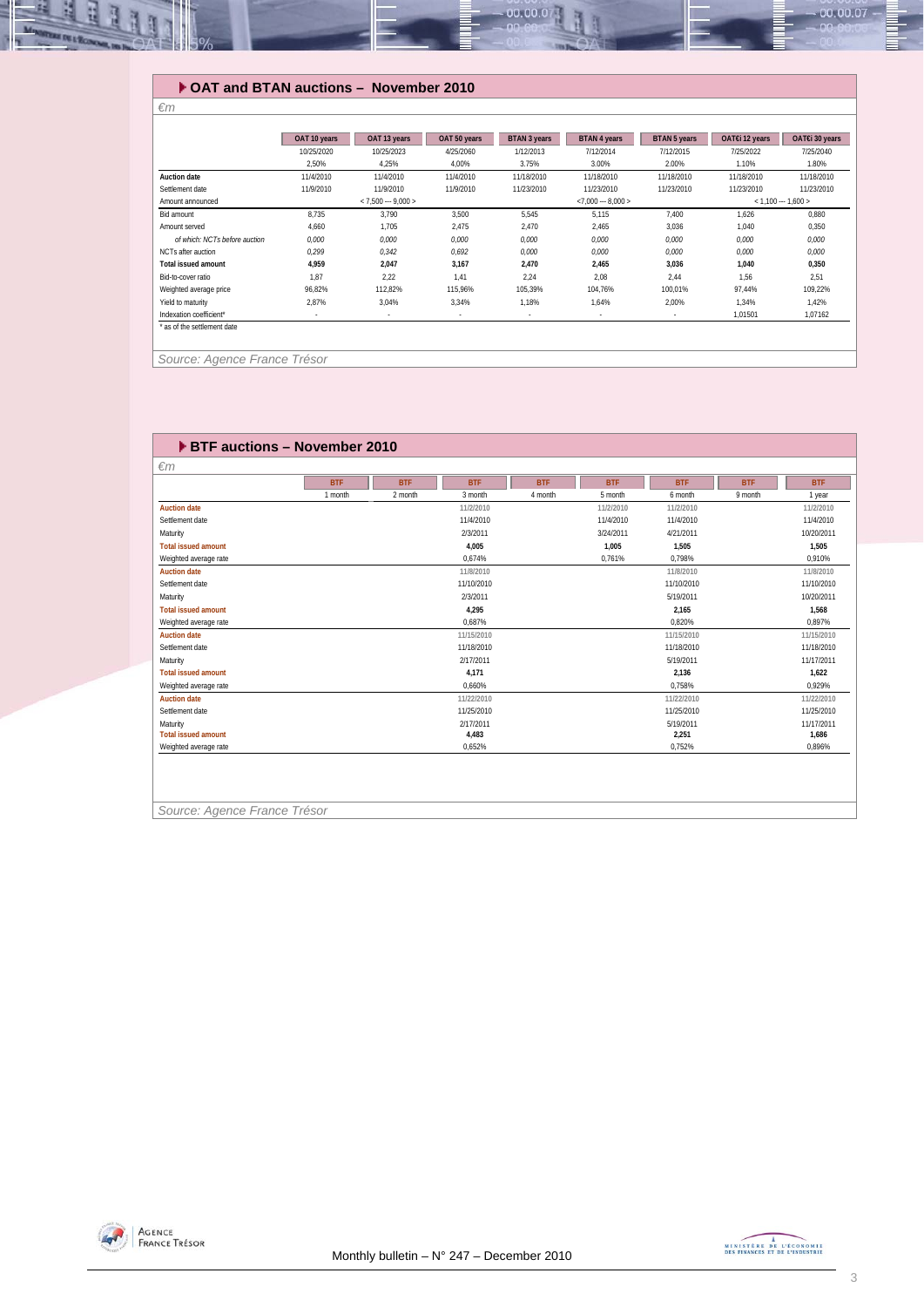

 $0.00, 00.0$ 



*(1) difference between the yield of the OAT 3.75% April 2017 and the yield of the OATi 1% July 2017 (2) difference between the yield of the OAT 4.25% April 2019 and the yield of the OAT€i 2.25% July 2020 (3) difference between the yield of the OAT 5.5% April 2029 and the yield of the OATi 3.4% July 2029 (4) difference between the yield of the OAT 5.75% October 2032 and the yield of the OAT€i 3.15% July 2032* 

| $\varepsilon$ bn                        |          |         |          |         |         |          |          |                |                 |
|-----------------------------------------|----------|---------|----------|---------|---------|----------|----------|----------------|-----------------|
|                                         | end      | end     | end      | end     | end     | end      | end      | end of October | end of November |
|                                         | 2003     | 2004    | 2005     | 2006    | 2007    | 2008     | 2009     | 2010           | 2010            |
| Negotiable government debt              |          |         |          |         |         |          |          |                |                 |
| outstanding                             | 788      | 833     | 877      | 877     | 921     | 1,017    | 1,148    | 1,223          | 1,237           |
| OAT                                     | 512      | 552     | 593      | 610     | 641     | 681      | 719      | 798            | 809             |
| <b>BTAN</b>                             | 168      | 184     | 189      | 200     | 202     | 198      | 215      | 221            | 227             |
| <b>BTF</b>                              | 109      | 97      | 95       | 66      | 79      | 138      | 214      | 203            | 200             |
| <b>Swaps outstanding</b>                | 61       | 61      | 52       | 44      | 42      | 28       | 20       | 16             | 16              |
| Average maturity of the negotiable debt |          |         |          |         |         |          |          |                |                 |
| before swaps                            | 5 years  | 6 years | 6 years  | 7 years | 7 years | 6 years  | 6 years  | 7 years        | 7 years         |
|                                         | 297 days | 79 days | 267 days | 45 days | 51 days | 292 days | 246 days | 33 days        | 61 days         |
| after swaps                             | 5 years  | 6 years | 6 years  | 7 years | 7 years | 6 years  | 6 years  | 7 years        | 7 years         |
|                                         | 235 days | 34 days | 228 days | 16 days | 29 days | 276 days | 233 days | 24 days        | 52 days         |





 $00.00.07$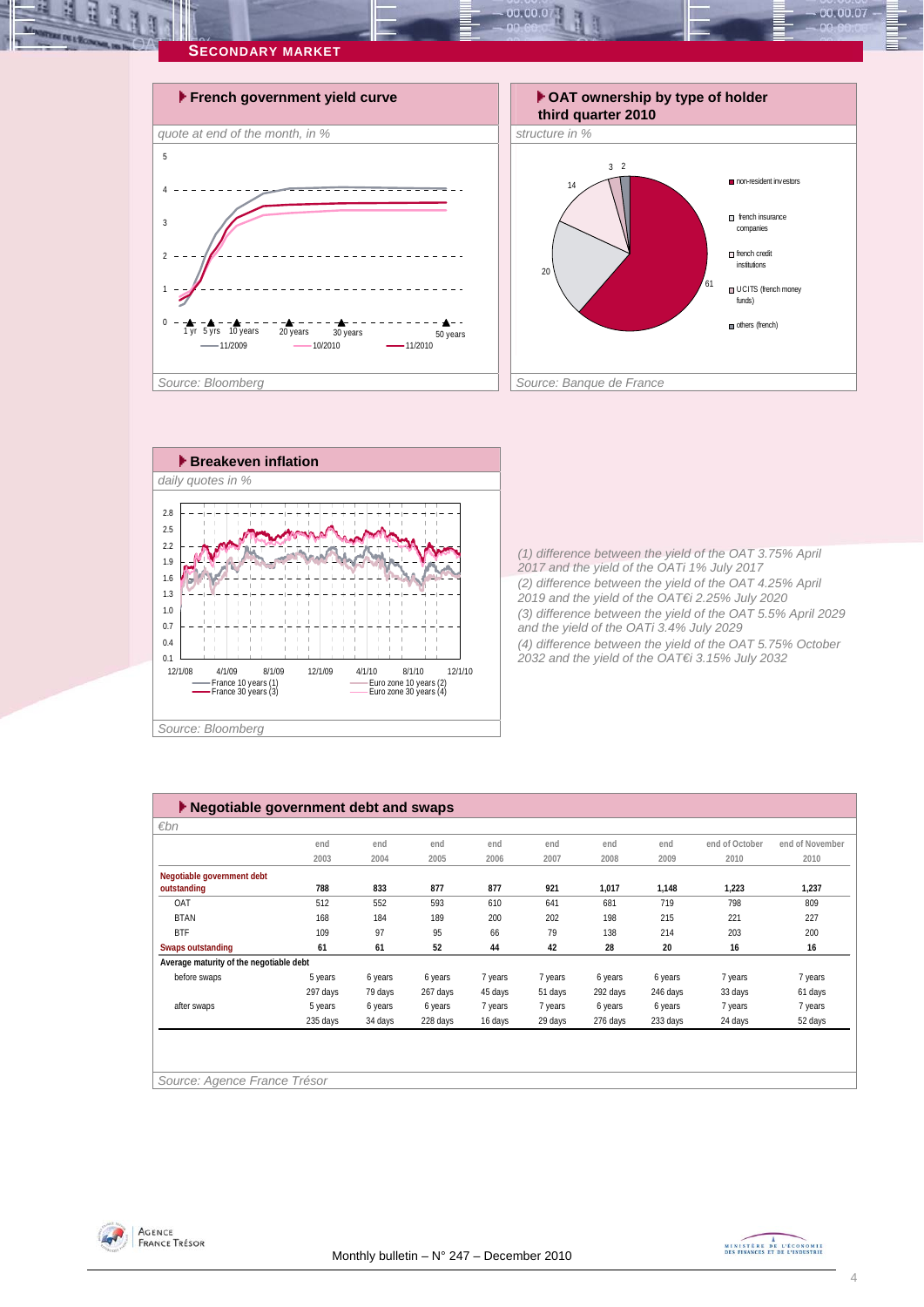

 $00.00.0$ 









00.00.07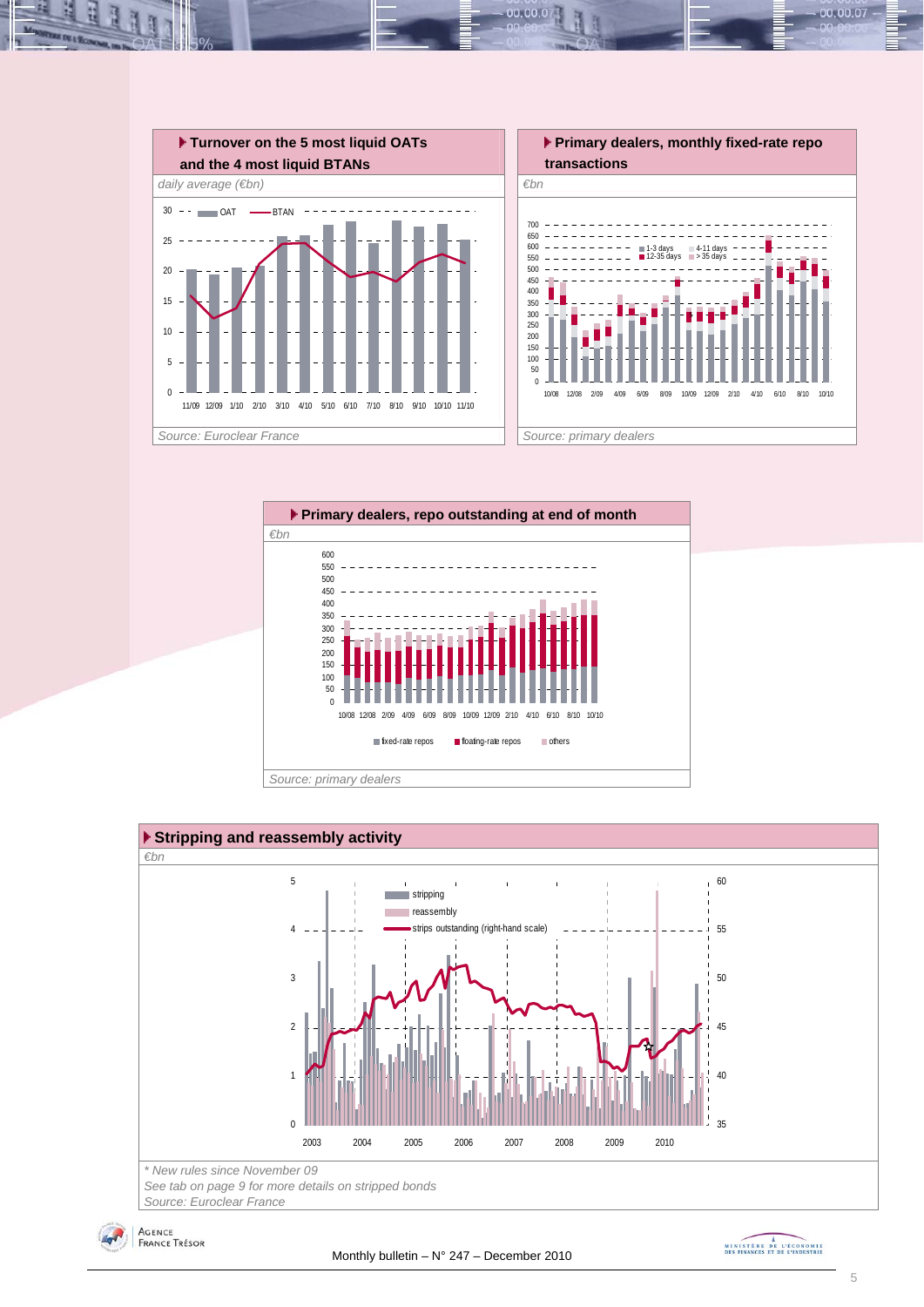**TRIBUNE** 

# **Market de-correlation between sovereign and corporate bonds**

**By Stéphane Déo, economist, UBS** 

Government spreads have increased markedly since the beginning of the crisis. Most commentators attribute that<br>movement to the rating movement to the downgrades and the deterioration of the fundamentals. The sovereign spread seems highly correlated with our fundamental assessment of the situation but also with the rating of the individual countries. However, we think that this is only part of the problem. Spreads have increased by much more than what fundamentals alone would suggest. Rating or fundamental analysis can explain the relative performance of countries, but fails to explain the absolute spread levels. This is due to a



sharp variation in the risk premium.

How do we define a risk premium in the sovereign market? The country rating and the spread to Germany (we look at the 10Y sovereign spread on the cash market) are obviously correlated: if a country is downgraded, its spread widen. The risk premium is the increase of the spread for one unit of downgrade: it was 5bp until the beginning of 2008, before the crisis. This means that a downgrade of one notch would have implied an increase of the spread by 5bp. We can therefore think of the risk premium as the "downgrade penalty". As highlighted by the graphic below, this relation remained very stable since the introduction of the euro in 1999 until early 2008. But things have changed markedly; now the risk premium, is 70bp. The risk premium has been multiplied by about 14!

Hence the question: what is the appropriate risk premium? We would argue that 5bp, the average until 2008, was not "normal". The first reason is that investors were not paid for the risk taken. Implicitly markets were assuming that risk of default of a Euro area member was almost nonexistent. The second reason is that there was no penalty attached to misbehaving: if a country has an excessive deficit and was downgraded, it costed 5bp on the debt, not really a compelling reason to became virtuous and deal with the deficit.

But is the current 70pb the right risk premium? We think the sovereign market is confused; there was an implicit hypothesis that, if any country within the euro area were at risk, it would be helped by others. The recent events demonstrated that there is a limit to mutual sovereign help; a default within the euro area is a non-zero possibility. Hence, the risk has to be re-priced.

We thus look at a market which is very much used to pricing in this kind of risk, the credit market, in order to gauge what is the appropriate risk premium that should be charged. We first note that there is absolutely no stability in the credit market either, the risk premium varied in our sample from 4bp in March 2005 to 70bp in April 2009. Here again it is difficult to infer what is the "fair value" or the normal value. What is more interesting is that the first part of the chart, from 2005 to 2009 shows a correlation between credit risk premium and sovereign risk premium is one: similar factors such as for example recessions and lack of visibility invariably impact both markets. In contrast, the pattern since the beginning of this year is very striking. Risk premia have been flat, if not slightly down, in the credit space, while the risk premium has zoomed up in the sovereign space. The correlation between the two has collapsed to zero. Either the sovereign market is right to demand a high return because the risk is very high at the point of time, in which case the credit market looks mispriced or the credit market is right, there are few risks ahead, but then the return on sovereign paper is excessive. We would expect the two curves to converge again at some point in the future.

*NB: this Agence France Trésor forum offers economists an opportunity to express their personal opinion. Thus, the above article strictly reflects the author's view, and should not be construed as expressing the viewpoints of Agence France Trésor or the Ministry of the Economy, Industry and Employment.* 



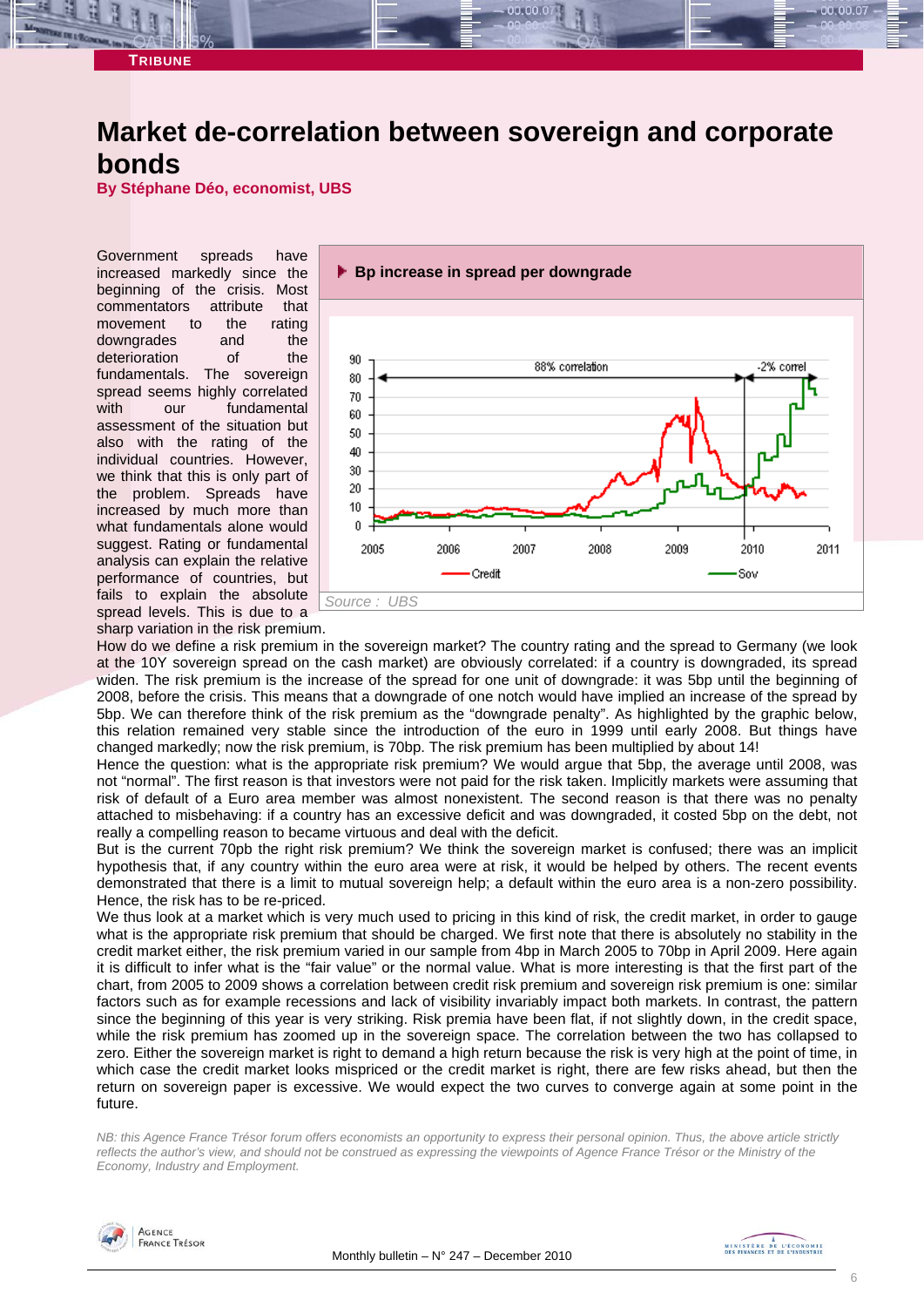#### **THE FRENCH ECONOMY**

| $\blacktriangleright$ Macro-economic forecast |         |        |      |
|-----------------------------------------------|---------|--------|------|
| Real growth rate as a %                       |         |        |      |
|                                               | 2009    | 2010   | 2011 |
| French GDP                                    | $-2.6$  | 1.5    | 2.0  |
| Household consumption                         | 0.6     | 1.4    | 1,7  |
| <b>Business investment</b>                    | $-8.0$  | $-0.9$ | 5,5  |
| Exports                                       | $-12.4$ | 8.9    | 7.6  |
| Imports                                       | $-10,7$ | 7,1    | 6,7  |
| Consumer prices                               | 0,1     | 1.5    | 1.5  |
| (on an annual average basis)                  |         |        |      |
|                                               |         |        |      |

#### *Execent economic indicators*

10,00.0

| Industrial output*, year-on-year       | 4.7%          | 10/2010    |
|----------------------------------------|---------------|------------|
| Household consumption*, year-on-year   | $-0.3%$       | 10/2010    |
| Unemployment rate (ILO)                | 9.7%          | 9/2010     |
| Consumer prices, year-on-year          |               |            |
| all items                              | 1.6%          | 11/2010    |
| all items excluding tobacco            | 1.5%          | 11/2010    |
| Trade balance, fob-fob, sa             | $-3.4$ FUR bn | 10/2010    |
| m.                                     | $-4.4$ FUR bn | 9/2010     |
| Current account balance, sa            | -2.5 FUR bn   | 11/2010    |
| ٠                                      | $-4.4$ FUR bn | 10/2010    |
| 10-year constant maturity rate (TEC10) | 3.18%         | 11/30/2010 |
| 3-month interest rate (Euribor)        | 1.028%        | 11/30/2010 |
| FUR/USD                                | 1.3115        | 11/30/2010 |
| EUR / JPY                              | 110.37        | 11/30/2010 |
| $*$ manufaatumad aaada                 |               |            |

00.00.07

Source: Ministry of the Economy, Industry and Employment | | \*manufactured goods –

*Source: Insee; Ministry of the Economy, Industry and* 

*Employment; Banque de France* 



| Euro exchange rate                                                                                                                                                                                                                                                                                                                                                                           |
|----------------------------------------------------------------------------------------------------------------------------------------------------------------------------------------------------------------------------------------------------------------------------------------------------------------------------------------------------------------------------------------------|
| Daily quotes                                                                                                                                                                                                                                                                                                                                                                                 |
| 180<br>1.65<br>175<br>1.60<br>170<br>1.55<br>165<br>1.50<br>160<br>1.45<br>155<br>150<br>1.40<br>145<br>1.35<br>140<br>1.30<br>135<br>1.25<br>130<br>125<br>1.20<br>- Euro/dollar (left-hand -<br>120<br>scale)<br>1.15<br>115<br>- Euro/y en (right-hand<br>1.10<br>110<br>scale)<br>1.05<br>105<br>1.00<br>100<br>, 31/2 91/2 91/2 91/2 31/2 91/2 91/2 91/2 91/1 91/2 91/2 91/2<br>12/1/07 |
| Courant European Control Dople                                                                                                                                                                                                                                                                                                                                                               |

| $\blacktriangleright$ Government budget monthly position            |          |           |          |                      |           |  |  |  |  |  |
|---------------------------------------------------------------------|----------|-----------|----------|----------------------|-----------|--|--|--|--|--|
| €bn                                                                 |          |           |          |                      |           |  |  |  |  |  |
|                                                                     |          |           |          | end of October level |           |  |  |  |  |  |
|                                                                     | 2008     | 2009      | 2008     | 2009                 | 2010      |  |  |  |  |  |
| General budget                                                      |          |           |          |                      |           |  |  |  |  |  |
| balance                                                             | $-56.99$ | $-129.91$ | $-41,14$ | $-116,92$            | $-130,71$ |  |  |  |  |  |
| revenue                                                             | 291,12   | 237.22    | 239,87   | 186.24               | 223,64    |  |  |  |  |  |
| expenditure                                                         | 348,11   | 367,13    | 281,02   | 303,16               | 354,34    |  |  |  |  |  |
| Balance of special                                                  |          |           |          |                      |           |  |  |  |  |  |
| Treasury accounts                                                   | 0,72     | $-8,12$   | $-20,42$ | $-17,71$             | $-2,37$   |  |  |  |  |  |
| General budget                                                      |          |           |          |                      |           |  |  |  |  |  |
| outturn                                                             | $-56,27$ | $-138,03$ | $-61,56$ | $-134,62$            | $-133,08$ |  |  |  |  |  |
|                                                                     |          |           |          |                      |           |  |  |  |  |  |
|                                                                     |          |           |          |                      |           |  |  |  |  |  |
|                                                                     |          |           |          |                      |           |  |  |  |  |  |
| Source: Ministry of the Budget, Public Accounts and State<br>Reform |          |           |          |                      |           |  |  |  |  |  |
| for more information: http://www.budget.gouv.fr/                    |          |           |          |                      |           |  |  |  |  |  |





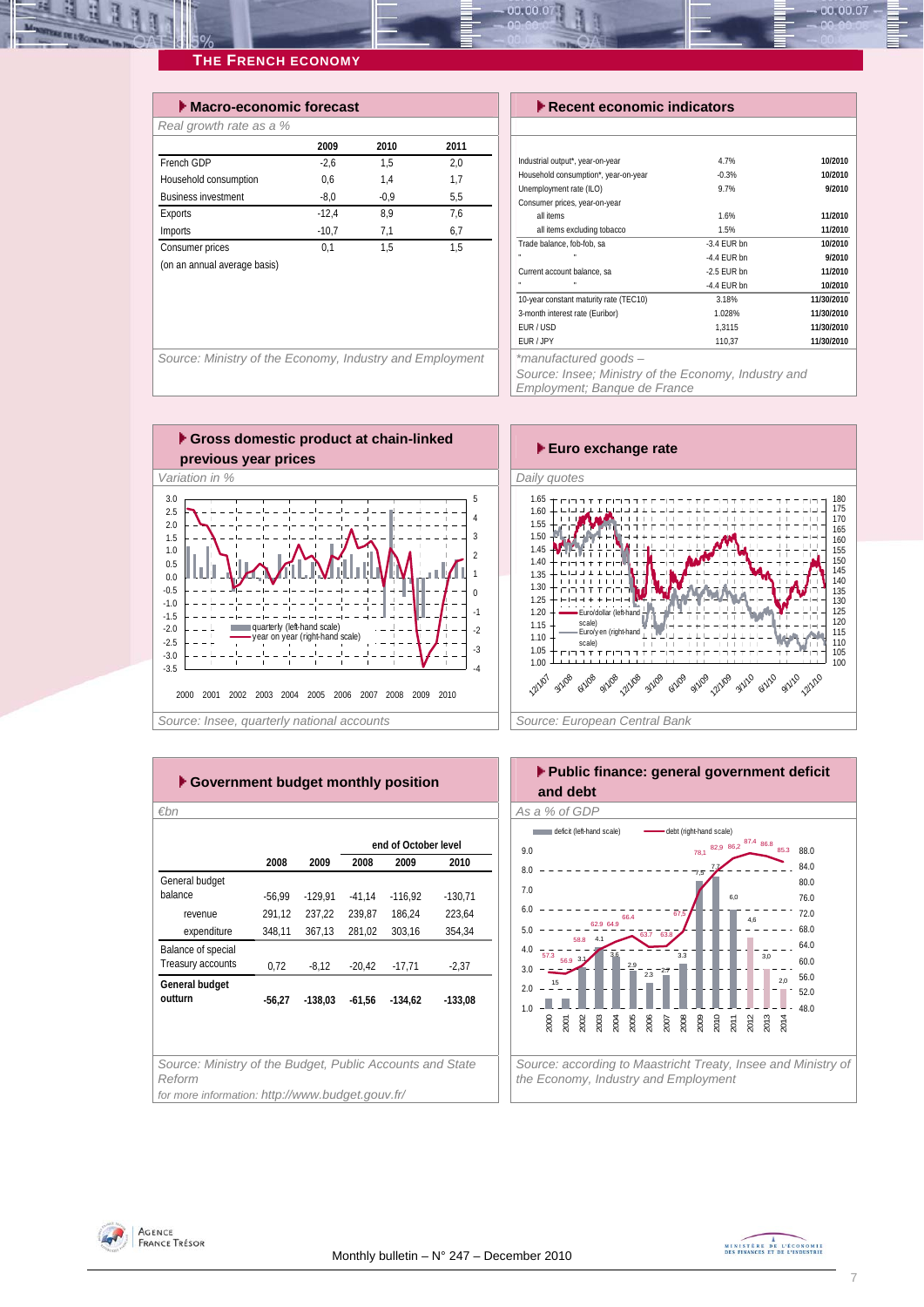|    | ▶ Timetable for the release of French economic indicators |    |                                                         |
|----|-----------------------------------------------------------|----|---------------------------------------------------------|
|    | December 2010                                             |    | January 2011                                            |
| 2  | Job seekers Q3-2010 (BIT)                                 | 4  | Household confidence survey: December survey            |
| 8  | Foreign trade in October                                  |    | Foreign trade in November                               |
| 9  | Payroll employment: final results Q3-2010                 | 10 | Industrial output in November                           |
| 10 | Industrial output in October                              | 12 | Central government budget: statement at end of November |
| 14 | Balance of payments in October                            | 12 | Balance of payments in November                         |
| 14 | Consumer prices: index for November                       | 13 | Consumer prices: index for December                     |
| 17 | Industrial trends: monthly survey for December            | 24 | Industrial trends: monthly survey for January           |
| 23 | Household consumption of manufactured goods in November   | 25 | Household consumption of manufactured goods in December |
| 28 | National quarterly accounts: first results Q3-2010        | 25 | New building starts in December                         |
| 28 | New building starts in November                           | 25 | Industrial trends: quaterly survey for January          |
|    |                                                           | 26 | Job seekers in December                                 |
|    |                                                           | 27 | Household confidence survey: January survey             |
|    | Harmonized index of consumer prices - Eurozone (Eurostat) |    |                                                         |
|    | Index for November: December 16                           |    |                                                         |
|    | Index for December: January 14                            |    |                                                         |

00.00.0

#### **INTERNATIONAL COMPARISONS**







00.00.07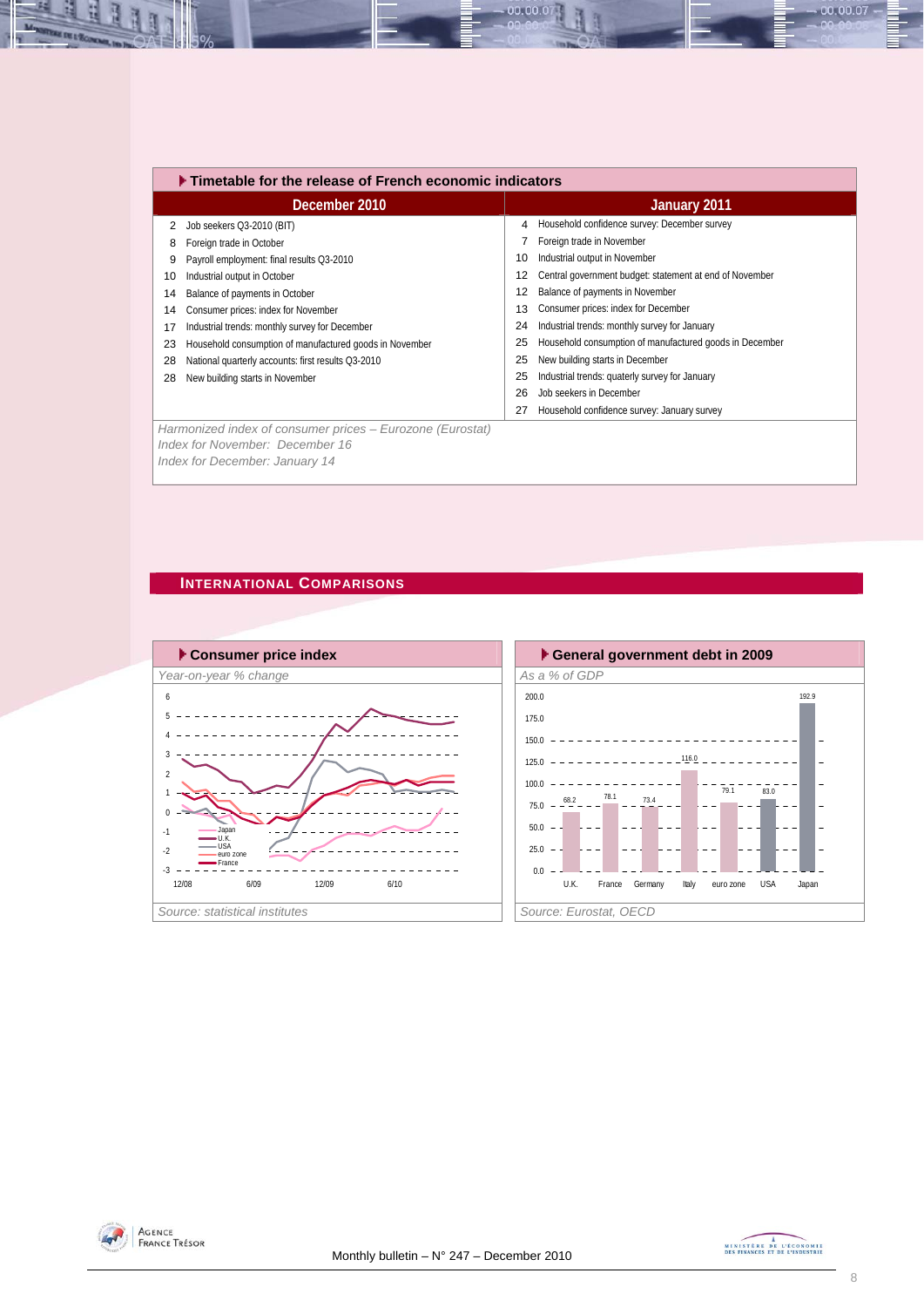

 $00.00.07$ 

#### **OAT au 30 novembre 2010** */ fungible Treasury bonds at November 30, 2010*

| En euros                                    |                                                                                                                                                                                                                                                                                                                                                                                                                                                  |                                      |                                                                                |                |                      |                                      |                                                            |                                                  |                                                      |                             |                        |
|---------------------------------------------|--------------------------------------------------------------------------------------------------------------------------------------------------------------------------------------------------------------------------------------------------------------------------------------------------------------------------------------------------------------------------------------------------------------------------------------------------|--------------------------------------|--------------------------------------------------------------------------------|----------------|----------------------|--------------------------------------|------------------------------------------------------------|--------------------------------------------------|------------------------------------------------------|-----------------------------|------------------------|
| <b>CODE ISIN</b><br><b>Euroclear France</b> | Libellé de l'emprunt /<br><b>Bond</b>                                                                                                                                                                                                                                                                                                                                                                                                            | <b>Encours / Outstanding</b>         | Coefficient d'indexation / Valeur nominale/ démembré<br>indexation coefficient | face value     | /stripped            | <b>CODE ISIN</b><br>Euroclear France | Libellé de l'emprunt /<br>Bond                             | <b>Encours / Outstanding</b>                     | Coefficient d'indexation<br>/ indexation coefficient | Valeur nominale/ face value | démembré<br>/ stripped |
|                                             | Échéance 2011                                                                                                                                                                                                                                                                                                                                                                                                                                    | 48 551 363 322                       |                                                                                |                |                      |                                      | Échéance 2020                                              | 60 525 241 500                                   |                                                      |                             |                        |
| FR0000570731                                | OAT 6.5% 25 avril 2011                                                                                                                                                                                                                                                                                                                                                                                                                           | 18 401 445 710                       |                                                                                |                | 425 339 900          | FR0010854182                         | OAT 3.5% 25 avril 2020                                     | 27 318 000 000                                   |                                                      |                             |                        |
| FR0010094375                                | OATi 1,6% 25 juillet 2011                                                                                                                                                                                                                                                                                                                                                                                                                        | 14 495 031 280 (1)                   | 1,11784                                                                        | 12 967 000 000 | $\Omega$             | FR0010050559                         | OATEi 2,25% 25 juillet 2020                                | 22 818 241 500 (1)                               | 1.14234                                              | 19 975 000 000              | $\mathbf{C}$           |
| FR0000187874                                | OAT 5% 25 octobre 2011                                                                                                                                                                                                                                                                                                                                                                                                                           | 15 654 886 332                       |                                                                                |                | $\Omega$             | FR0010949651                         | OAT 2,5% 25 octobre 2020                                   | 10 389 000 000                                   |                                                      |                             |                        |
|                                             | Échéance 2012                                                                                                                                                                                                                                                                                                                                                                                                                                    | 64 091 964 203                       |                                                                                |                |                      |                                      | Échéance 2021                                              | 29 677 000 000                                   |                                                      |                             |                        |
| FR0000188328                                | OAT 5% 25 avril 2012                                                                                                                                                                                                                                                                                                                                                                                                                             | 20 576 110 580                       |                                                                                |                | 101 350 000          | FR0010192997                         | OAT 3,75% 25 avril 2021                                    | 29 677 000 000                                   |                                                      |                             | 307 242 700            |
| FR0000188013<br>FR0000188690                | OAT€i 3% 25 juillet 2012<br>OAT 4,75% 25 octobre 2012                                                                                                                                                                                                                                                                                                                                                                                            | 16 401 033 360 (1)<br>21 629 122 924 | 1,18044                                                                        | 13 894 000 000 | $\Omega$<br>$\Omega$ | FR0000571044                         | Échéance 2022<br>OAT 8,25% 25 avril 2022                   | 8778949990<br>1 243 939 990                      |                                                      |                             | 748 250 000            |
| FR0000570780                                | OAT 8.5% 26 décembre 2012                                                                                                                                                                                                                                                                                                                                                                                                                        | 5 485 697 339                        |                                                                                |                |                      | FR0010899765                         | OATEi 1,1% 25 juillet 2022                                 | 7 535 010 000                                    | 1,01550                                              | 7 420 000 000               |                        |
|                                             | Échéance 2013                                                                                                                                                                                                                                                                                                                                                                                                                                    | 60 433 369 396                       |                                                                                |                |                      |                                      | Échéance 2023                                              | 43 253 702 893                                   |                                                      |                             |                        |
| FR0000188989                                | OAT 4% 25 avril 2013                                                                                                                                                                                                                                                                                                                                                                                                                             | 22 032 183 879                       |                                                                                |                | $\Omega$             | FR0000571085                         | OAT 8,5% 25 avril 2023                                     | 10 606 195 903                                   |                                                      |                             | 6 737 325 000          |
| FR0000188955                                | OATi 2,5% 25 juillet 2013                                                                                                                                                                                                                                                                                                                                                                                                                        | 17851427838 (1)                      | 1,13574                                                                        | 15 717 882 471 | $\Omega$             | FR0010585901                         | OATi 2,1% 25 juillet 2023                                  | 9 097 506 990 (1)                                | 1,04533                                              | 8 703 000 000               | $\sqrt{ }$             |
| FR0010011130                                | OAT 4% 25 octobre 2013                                                                                                                                                                                                                                                                                                                                                                                                                           | 20 549 757 679                       |                                                                                |                | $\Omega$             | FR0010466938                         | OAT 4,25% 25 octobre 2023                                  | 23 550 000 000                                   |                                                      |                             | 232 652 000            |
| FR0010061242                                | Échéance 2014<br>OAT 4% 25 avril 2014                                                                                                                                                                                                                                                                                                                                                                                                            | 38 988 724 224<br>20 334 752 234     |                                                                                |                | $\Omega$             |                                      | Échéance 2025                                              | 13 856 928 118                                   |                                                      |                             |                        |
| FR0010112052                                | OAT 4% 25 octobre 2014                                                                                                                                                                                                                                                                                                                                                                                                                           | 18 653 971 990                       |                                                                                |                | $\Omega$             | FR0000571150                         | OAT 6% 25 octobre 2025                                     | 13 856 928 118                                   |                                                      |                             | 3 168 826 900          |
|                                             | Échéance 2015                                                                                                                                                                                                                                                                                                                                                                                                                                    |                                      |                                                                                |                |                      |                                      | Échéance 2026                                              | 11 392 000 000                                   |                                                      |                             |                        |
|                                             |                                                                                                                                                                                                                                                                                                                                                                                                                                                  | 64 807 841 653                       |                                                                                |                | $\Omega$             | FR0010916924                         | OAT 3,5% 25 avril 2026                                     | 11 392 000 000                                   |                                                      |                             | 214 000 000            |
| FR0010163543                                | OAT 3,5% 25 avril 2015                                                                                                                                                                                                                                                                                                                                                                                                                           | 19 388 313 893                       |                                                                                |                |                      |                                      | Échéance 2028                                              | 17 092 946                                       |                                                      |                             |                        |
| FR0010135525                                | OATEI 1,6% 25 juillet 2015                                                                                                                                                                                                                                                                                                                                                                                                                       | 15 729 527 760 (1)                   | 1,11938                                                                        | 14 052 000 000 |                      | FR0000571226                         | OAT zéro coupon 28 mars 2028                               | 17 092 946 (3)                                   |                                                      | 46 232 603                  |                        |
| FR0010216481                                | OAT 3% 25 octobre 2015                                                                                                                                                                                                                                                                                                                                                                                                                           | 29 690 000 000                       |                                                                                |                | $\Omega$             |                                      | Échéance 2029                                              | 29 505 259 740                                   |                                                      |                             |                        |
| FR0010288357                                | Échéance 2016<br>OAT 3,25% 25 avril 2016                                                                                                                                                                                                                                                                                                                                                                                                         | 50 128 000 000<br>24 908 000 000     |                                                                                |                | $\Omega$             | FR0000571218                         | OAT 5.5% 25 avril 2029                                     | 20 625 880 458                                   |                                                      |                             | 3 384 209 500          |
| FR0000187361                                | OAT 5% 25 octobre 2016                                                                                                                                                                                                                                                                                                                                                                                                                           | 25 220 000 000                       |                                                                                |                | 826 030 000          | FR0000186413                         | OATi 3,4% 25 juillet 2029<br>Échéance 2032                 | 8 879 379 282 (1)<br>31 057 190 580              | 1,19168                                              | 7 451 144 000               | $\sqrt{ }$             |
|                                             | Échéance 2017                                                                                                                                                                                                                                                                                                                                                                                                                                    | 62 563 268 500                       |                                                                                |                |                      | FR0000188799                         | OATEi 3,15% 25 juillet 2032                                | 10 843 867 980 (1)                               | 1,15742                                              | 9 369 000 000               | $\sqrt{ }$             |
| FR0010415331                                | OAT 3,75% 25 avril 2017                                                                                                                                                                                                                                                                                                                                                                                                                          | 22 375 000 000                       |                                                                                |                |                      | FR0000187635                         | OAT 5,75% 25 octobre 2032                                  | 20 213 322 600                                   |                                                      |                             | 8 235 299 000          |
| FR0010235176                                | OATi 1% 25 juillet 2017                                                                                                                                                                                                                                                                                                                                                                                                                          | 21 776 268 500 (1)                   | 1,07830                                                                        | 20 195 000 000 | $\Omega$             |                                      | Échéance 2035                                              | 17 848 000 000                                   |                                                      |                             |                        |
| FR0010517417                                | OAT 4,25% 25 octobre 2017                                                                                                                                                                                                                                                                                                                                                                                                                        | 18 412 000 000                       |                                                                                |                | $\mathbf{0}$         | FR0010070060                         | OAT 4,75% 25 avril 2035                                    | 17 848 000 000                                   |                                                      |                             | 3 837 686 000          |
|                                             | Échéance 2018                                                                                                                                                                                                                                                                                                                                                                                                                                    | 41 565 000 000                       |                                                                                |                | $\Omega$             |                                      | Échéance 2038                                              | 23 889 000 000                                   |                                                      |                             |                        |
| FR0010604983                                | OAT 4% 25 avril 2018                                                                                                                                                                                                                                                                                                                                                                                                                             | 22 545 000 000                       |                                                                                |                |                      | FR0010371401                         | OAT 4% 25 octobre 2038                                     | 23 889 000 000                                   |                                                      |                             | 4 269 750 000          |
| FR0010670737                                | OAT 4,25% 25 octobre 2018                                                                                                                                                                                                                                                                                                                                                                                                                        | 19 020 000 000                       |                                                                                |                | $\Omega$             |                                      | Échéance 2040                                              | 7680810960                                       |                                                      |                             |                        |
|                                             | Échéance 2019                                                                                                                                                                                                                                                                                                                                                                                                                                    | 64 485 757 185                       |                                                                                |                |                      | FR0010447367                         | OATEi 1,8% 25 juillet 2040                                 | 7680810960                                       | 1,07214                                              | 7 164 000 000               | $\sqrt{ }$             |
| FR0000189151                                | OAT 4.25% 25 avril 2019                                                                                                                                                                                                                                                                                                                                                                                                                          | 28 002 000 000                       | 1.01476                                                                        |                |                      |                                      | Échéance 2041                                              | 13 298 000 000                                   |                                                      |                             |                        |
| FR0010850032<br>FR0000570921                | OATi 1,3% 25 juillet 2019<br>OAT 8.5% 25 octobre 2019                                                                                                                                                                                                                                                                                                                                                                                            | 5 954 611 680 (1)<br>8844392893      |                                                                                | 5 868 000 000  | 4 318 286 100        | FR0010773192                         | OAT 4,5% 25 avril 2041                                     | 13 298 000 000                                   |                                                      |                             | 3 272 300 000          |
| FR0010776161                                | OAT 3.75% 25 octobre 2019                                                                                                                                                                                                                                                                                                                                                                                                                        | 21 666 000 000                       |                                                                                |                | $\Omega$             |                                      | Échéance 2055                                              | 14 926 000 000                                   |                                                      |                             |                        |
| FR0000570954                                | OAT cap. 9,82% 31 décembre 2019                                                                                                                                                                                                                                                                                                                                                                                                                  | 18 752 612 (2)                       |                                                                                | 6 692 154      |                      | FR0010171975                         | OAT 4% 25 avril 2055                                       | 14 926 000 000                                   |                                                      |                             | 4 292 267 000          |
|                                             |                                                                                                                                                                                                                                                                                                                                                                                                                                                  |                                      |                                                                                |                |                      | FR0010870956                         | Échéance 2060<br>OAT 4% 25 avril 2060                      | 8 167 000 000<br>8 167 000 000                   |                                                      |                             | 1 036 000 000          |
|                                             |                                                                                                                                                                                                                                                                                                                                                                                                                                                  |                                      |                                                                                |                |                      |                                      |                                                            | <b>Total OAT / total fungible Treasury bonds</b> |                                                      |                             | 809 487 465 210        |
|                                             | (1) Encours OAT indexées = valeur nominale x coefficient d'indexation / indexed bonds outstanding = face value x indexation coefficient                                                                                                                                                                                                                                                                                                          |                                      |                                                                                |                |                      |                                      |                                                            | Encours démembré /stripped outstanding           |                                                      |                             |                        |
|                                             | (2) y compris intérêts capitalisés au 31/12/2009 / including coupons capitalized at 12/31/2009 ; non offerte à la souscription / not open to subscription                                                                                                                                                                                                                                                                                        |                                      |                                                                                |                |                      |                                      |                                                            |                                                  |                                                      |                             | 45 406 814 100         |
|                                             | (3) valeur actualisée au 28/03/2009 / actualized value at 03/28/2009 ; non offerte à la souscription / not open to subscription<br>OATi : OAT indexée sur l'indice français des prix à la consommation (hors tabac) / OAT indexed on the French consumer price index (excluding tobacco)<br>OAT€i : OAT indexée sur l'indice des prix à la consommation harmonisé de la zone euro (hors tabac) / OAT indexed on the eurozone harmonized index of |                                      |                                                                                |                |                      |                                      | En % des lignes démembrables<br>As a % of strippable bonds |                                                  |                                                      |                             | 5,8%                   |
| consumer price (excluding tobacco)          |                                                                                                                                                                                                                                                                                                                                                                                                                                                  |                                      |                                                                                |                |                      |                                      | Durée de vie moyenne                                       |                                                  |                                                      |                             | 10 ans et 79 jours     |
|                                             |                                                                                                                                                                                                                                                                                                                                                                                                                                                  |                                      |                                                                                |                |                      |                                      | Average maturity                                           |                                                  |                                                      |                             | 10 years and 79 days   |





 $00007$